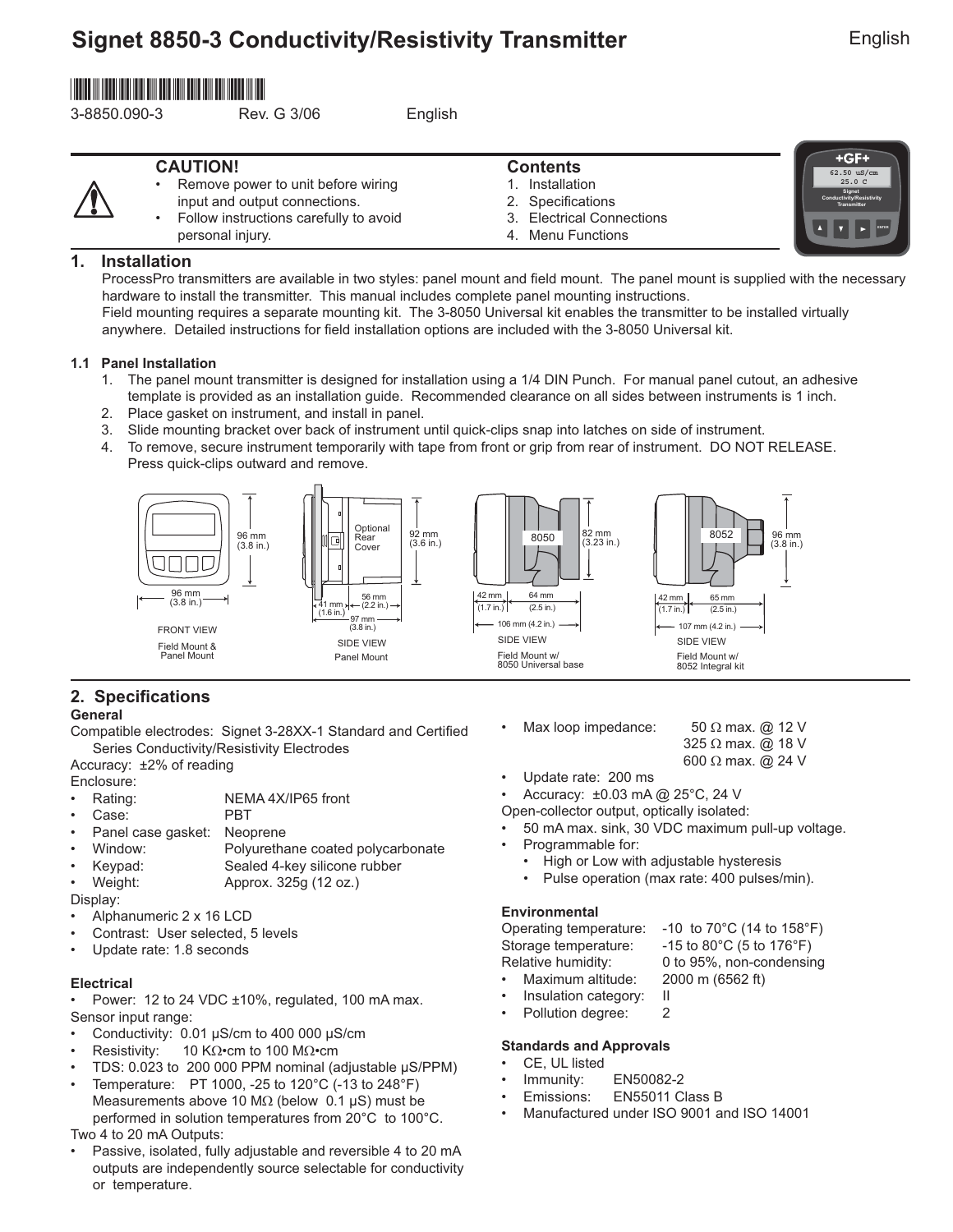### **3. Electrical Connections**



**Caution:** Failure to fully open terminal jaws before removing wire may permanently damage instrument.

Wiring Procedure

1. Remove 0.5 - 0.625 in. (13-16 mm) of insulation from wire end.



- 2. Press the orange terminal lever downward with a small screwdriver to open terminal jaws. 3. Insert exposed (non-insulated) wire end in terminal hole until it bottoms out.
- 4. Release orange terminal lever to secure wire in place. Gently pull on each wire to ensure a good connection.

#### Wiring Removal Procedure

- 1. Press the orange terminal lever downward with a small screwdriver to open terminal jaws.
- 2. When fully open, remove wire from terminal.

#### **Wiring Tips:**

- Do not route sensor cable in conduit containing AC power wiring. Electrical noise may interfere with sensor signal.
- Routing sensor cable in grounded metal conduit will help prevent electrical noise and mechanical damage.
- Seal cable entry points to prevent moisture damage.
- Only one wire should be inserted into a terminal. Splice double wires outside the terminal.



![](_page_1_Figure_17.jpeg)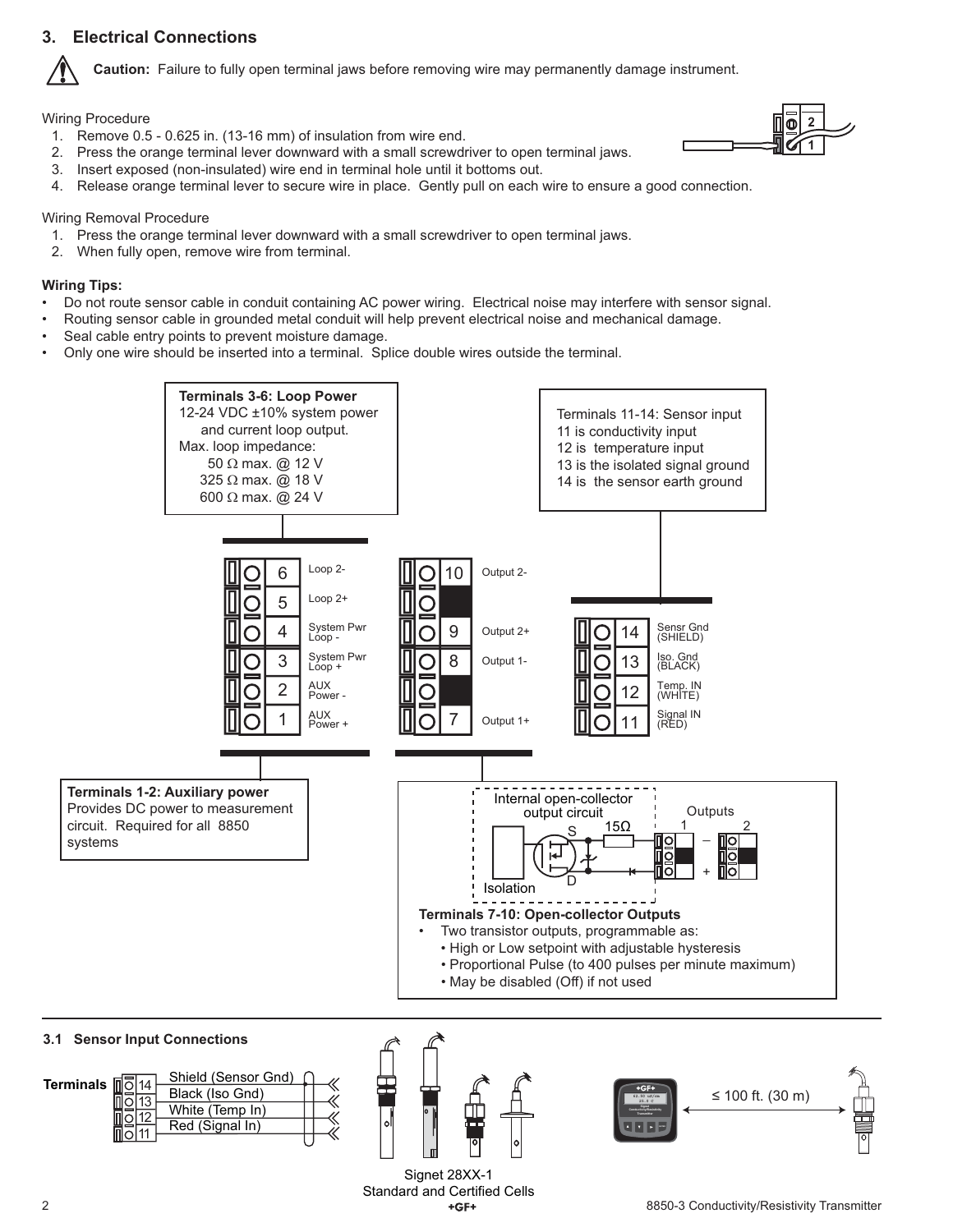Select the sensor with the range that best straddles your application requirements.

|           |                                     |                                                               | UPW (W. ZU V  |
|-----------|-------------------------------------|---------------------------------------------------------------|---------------|
|           | $\cdot$ 2819-1, 2839-1 (0.01 cell): | $0.01$ to 100 $\mu$ S                                         |               |
|           |                                     | (10 k $\Omega$ to 100 M $\Omega$ )                            |               |
|           |                                     | Use the 2819-1 or the 2839-1 for all resistivity requirements |               |
| $\bullet$ | 2820-1, 2840-1 (0.1 cell):          | 1 to 1000 $\mu$ S                                             |               |
| $\bullet$ | 2821-1, 2841-1 (1.0 cell):          | 10 to 10,000 µS                                               |               |
| $\bullet$ | 2822-1, 2842-1 (10.0 cell):         | 100 to 200,000 µS                                             |               |
| $\bullet$ | 2823-1 (20.0 cell):                 | 200 to 400,000 µS                                             | 3-2819, 3-283 |
|           |                                     |                                                               |               |
|           |                                     |                                                               | 0.04000       |

![](_page_2_Figure_2.jpeg)

#### **3.2 System Power/Loop Connections**

Stand-alone application, no current loop used

![](_page_2_Figure_5.jpeg)

Connection to a PLC/Recorder, separate supply

Connection to a PLC with built-in power supply

![](_page_2_Figure_8.jpeg)

![](_page_2_Figure_9.jpeg)

![](_page_2_Figure_10.jpeg)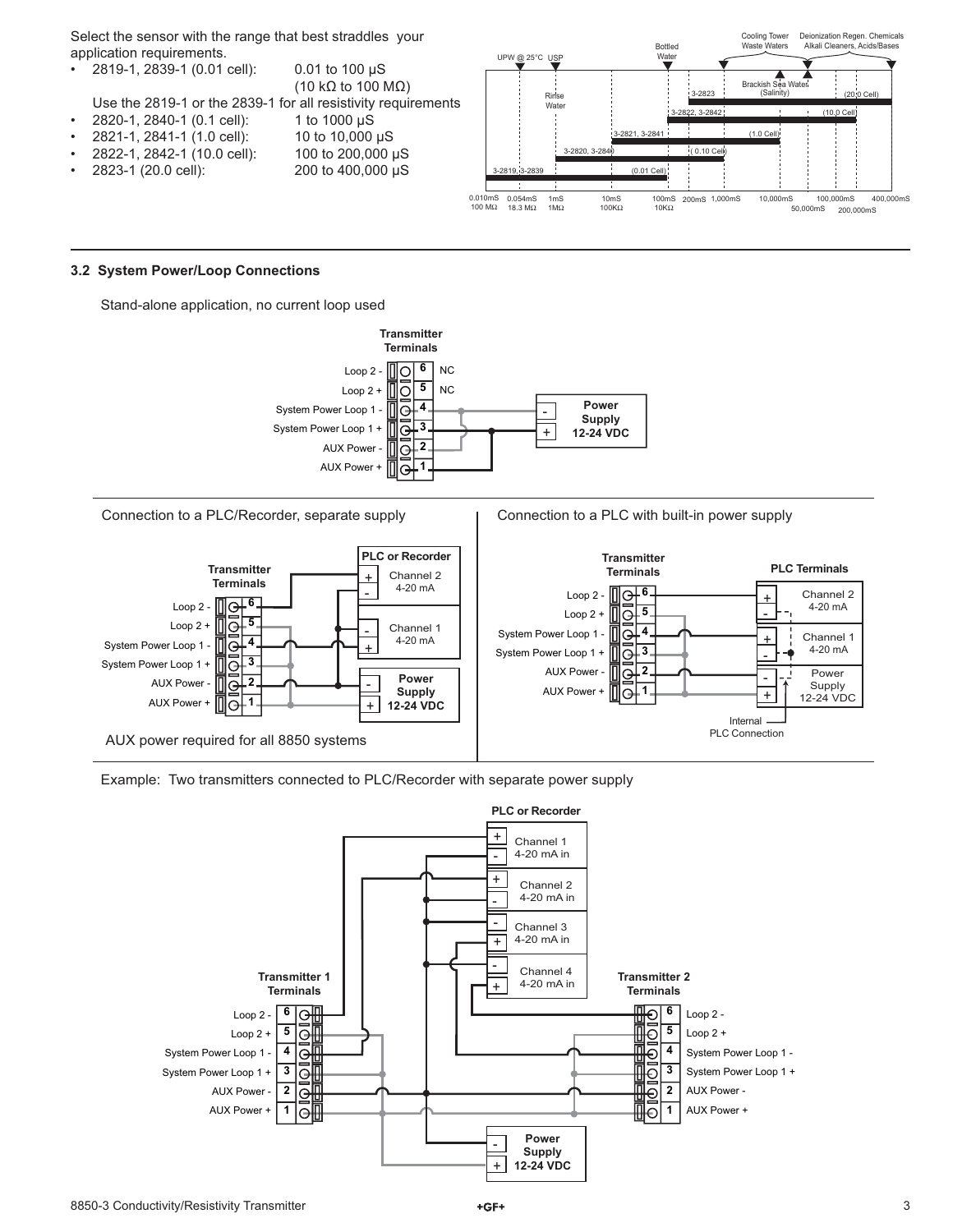#### **3.3 Open Collector Outputs**

The Open Collector output can be used as a switch that responds when the process value moves above or below a setpoint, or it can be used to generate a pulse at a rate proportional to the process value.

### • **Low:**

Output triggers when process variable is less than the setpoint. The output will relax when the process variable moves above the setpoint plus the hysteresis value.

### • **High:**

Output triggers when process variable is greater than the setpoint. The output will relax when the process variable moves below the setpoint plus the hysteresis value.

![](_page_3_Figure_6.jpeg)

## • **Proportional Pulsing**

The Open Collector output will generate a 100 mS pulse at the rate defined by settings in the CALIBRATE menu.

In the example below:

- The output will be 0 pulses/min. when value is less than 5.
- The output will be 50 pulses/min. when value is 7.5.
- The output will be 100 when value is greater than 10.

The starting point, endpoint and maximum pulse rate are selectable in the CALIBRATE menu.

![](_page_3_Figure_14.jpeg)

# **VIEW menu**

- During normal operation, ProcessPro displays the VIEW menu.
- When editing the CALIBRATE or OPTIONS menus, ProcessPro will return to the VIEW menu if no activity occurs for 10 minutes.
- To select a VIEW display, press the UP or DOWN arrow keys. The selections will scroll in a continuous loop.
- Changing the VIEW display does not interrupt system operations.
- No key code is necessary to change display selection.
- Output settings cannot be edited from the VIEW menu.

### **View Menu**

|                          | $+GF+$                       |              |
|--------------------------|------------------------------|--------------|
|                          | 62.50 uS/cm<br>25.0C         |              |
| Conductivity/Resistivity | Signet<br><b>Transmitter</b> |              |
| 71                       |                              | <b>FATER</b> |
|                          |                              |              |

| <b>Display</b>                  | <b>Description</b>                                               |
|---------------------------------|------------------------------------------------------------------|
| $123.45 \text{ }\mu\text{S/cm}$ | Monitor the Conductivity and temperature values from the sensor. |
| 67.89 $^{\circ}$ C              | This is the Permanent display.                                   |

### **The VIEW displays below are temporary. The permanent display will return after 10 minutes**

| Loop1 Output:<br>13.75 mA   | Monitor the Loop Current output.  |
|-----------------------------|-----------------------------------|
| Loop2 Output:<br>13.75 mA   | Monitor the Loop2 Current output. |
|                             |                                   |
| Last CAL:<br>$04 - 20 - 07$ | Check the Last Calibration date.  |

![](_page_3_Picture_27.jpeg)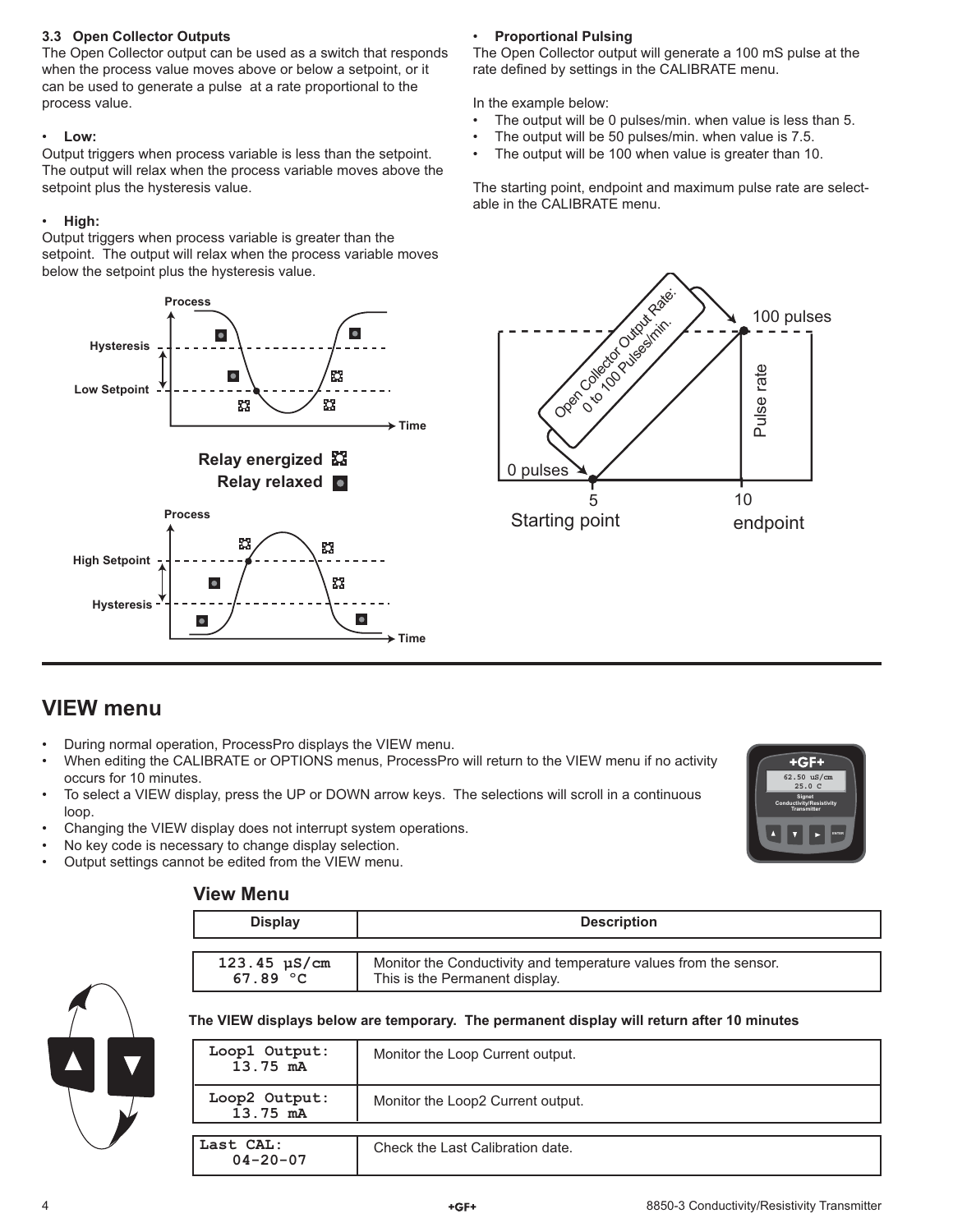# **ProcessPro Editing Procedure:**

### **Step 1. Press and hold ENTER key:**

- 2 seconds to select the CALIBRATE menu.
- 5 seconds to select the OPTIONS menu.
- **Step 2. The Key Code is UP-UP-UP-DOWN keys in sequence.**
	- After entering the Key Code, the display will show the first item in the selected menu.
- **Step 3. Scroll menu with UP or DOWN arrow keys.**
- **Step 4. Press RIGHT ARROW key to select menu item to be edited.** • The first display element will begin flashing.
- **Step 5. Press UP or DOWN keys to edit the flashing element.** • RIGHT ARROW key advances the flashing element.

**Step 6. Press ENTER key to save the new setting and return to Step 3.**

#### **Notes on Step 1:**

- The View Menu is normally displayed.
- The CALIBRATE and OPTIONS menus require a KEY CODE.

#### **Notes on Step 2:**

If no key is pressed for 5 minutes while display is showing "Enter Key Code", the display will return to the VIEW menu.

> **Standard > Cell Constant:**

![](_page_4_Figure_15.jpeg)

First item in CALI-BRATE menu

#### **Notes on Steps 3 and 4:**

• Refer to pages 6 and 7 for complete listing of menu items and their use.

• From the Step 3 display, pressing the UP and DOWN keys simultaneously will return the display to the VIEW menu.

• If no key is pressed for 10 minutes, display will also return to the VIEW menu.

![](_page_4_Figure_21.jpeg)

#### **Notes on Steps 5 and 6:**

- All output functions remain active during editing.
- Only the flashing element can be edited.
- RIGHT ARROW key advances the flashing element in a continuous loop.
- Edited value is effective immediately after pressing ENTER key.
- If no key is pressed for 10 minutes unit will restore the last saved value and return to step 3.
- Step 6 (pressing ENTER key) always returns you to Step 3.
- Repeat steps 3-6 until all editing is completed.

### **Step 5: Made an Error?**

Press the UP and DOWN keys simultaneously while any element is flashing. This will recall the last saved value of the item being edited and return you to Step 3.

![](_page_4_Picture_32.jpeg)

![](_page_4_Figure_33.jpeg)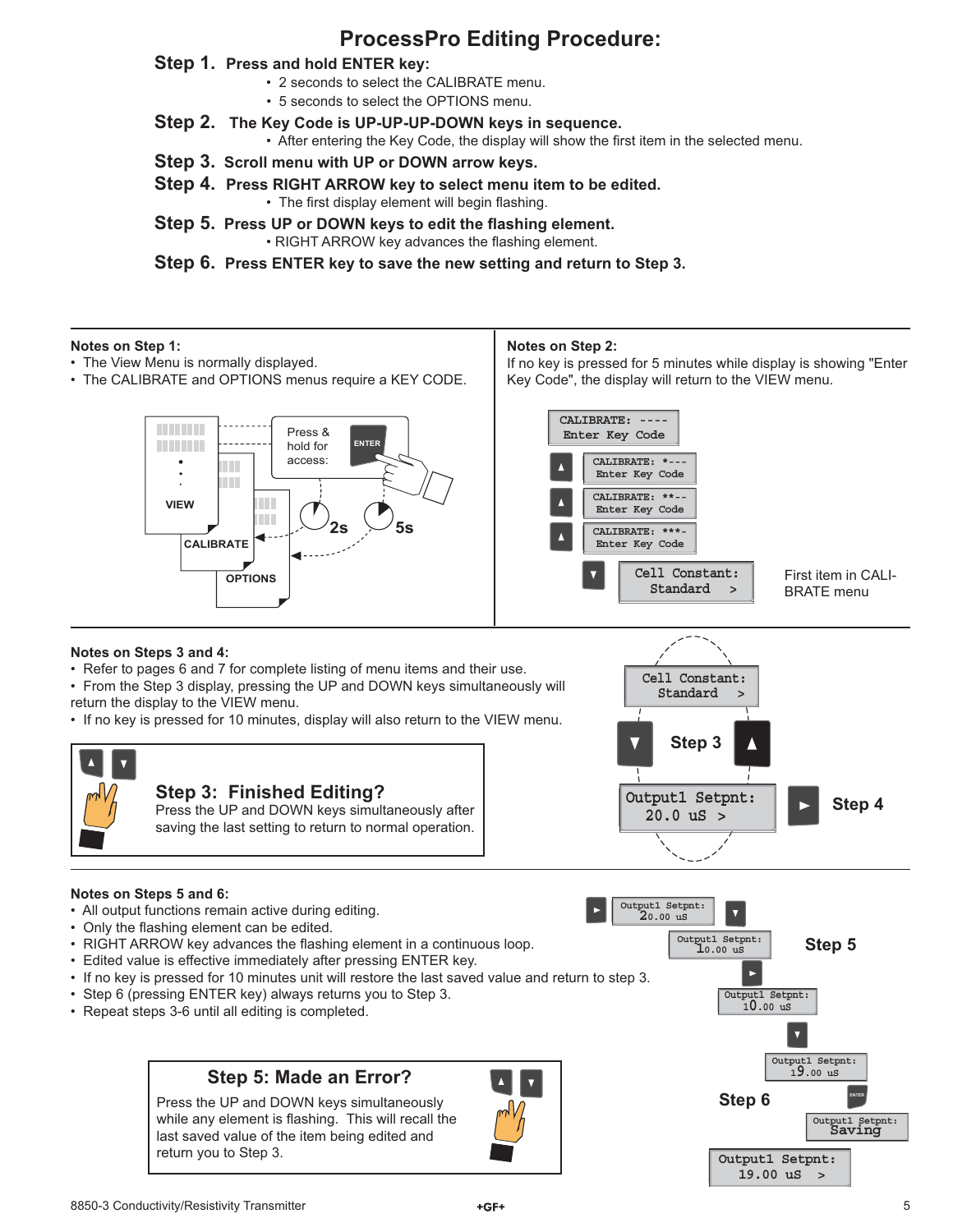## **Calibrate Menu**

| <b>Display</b><br>(Factory settings shown)       |        | <b>Description</b>                                                                                                                                                                                                                                                     |  |
|--------------------------------------------------|--------|------------------------------------------------------------------------------------------------------------------------------------------------------------------------------------------------------------------------------------------------------------------------|--|
| Cell Constant:<br>Standard<br>≻                  |        | Select CUSTOM only if you are connecting a certified conductivity sensor. Select STANDARD<br>for all other systems.                                                                                                                                                    |  |
| Cell: Standard<br>1                              | ➤      | For STANDARD sensors: Select from these options: 0.01, 0.1, 1.0, 10.0 or 20.0.                                                                                                                                                                                         |  |
| Cell: Custom<br>1.0000                           | ≻      | For CUSTOM sensors: Enter the precise cell constant from the certificate provided with your<br>sensor, or from the information label on the sensor.                                                                                                                    |  |
| Cond Units:<br>uS                                | ≻      | Select from the following options: $\mu$ S, mS, k $\Omega$ , M $\Omega$ , PPM                                                                                                                                                                                          |  |
| PPM Factor:<br>2.00                              | $\geq$ | If the Units selection is PPM, you can set the ratio of Total Dissolved Solids to $\mu$ S. See<br>section 3 of this manual for additional information. The TDS factor can only be set in PPM.                                                                          |  |
| Set:<br>Temperature                              | ≻      | Adjust the temperature of the system based on an accurate external reference.                                                                                                                                                                                          |  |
| Set:<br>Conductivity                             | $\geq$ | For use with STANDARD sensors: Perform this single-point wet calibration for most accurate<br>results. Not required for CUSTOM sensors except for periodic system accuracy confirmation.<br>Enter all zeroes to restore factory calibration to TEMP and COND settings. |  |
| Loop1 Source:<br>Cond                            | $\geq$ | Select the input source to be associated with the current loop output: Conductivity or<br>Temperature                                                                                                                                                                  |  |
| Loop1 Range: uS<br>$0.0000 \rightarrow 100.000$  | $\geq$ | Select the minimum and maximum values for the current loop output.<br>Be sure to modify this setting if you change the Cond. Units.                                                                                                                                    |  |
| Output1 Source:<br>Cond                          | $\geq$ | Select the source for the Open Collector output: Conductivity or Temperature                                                                                                                                                                                           |  |
| Output1 Mode:<br>Low                             | $\geq$ | Select the mode of operation for the Open Collector output.<br>Options available are High, Low or proportional Pulse.<br>The signal may be disabled (Off) if not in use.                                                                                               |  |
| Output1 Setpnt:<br>10.0000 uS                    | ≻      | In Low or High Mode, this Open Collector output will be activated when the process reaches<br>this value. Be sure to modify this setting if you change the Cond. Units.                                                                                                |  |
| Output1 Hys:<br>$0.5000$ uS                      | ≻      | The Open Collector output will be deactivated at Setpoint ± Hysteresis, depending on High or<br>Low Setpoint selection. (See details on page 4.)                                                                                                                       |  |
| Output1 Rng: uS<br>$10.0000 \rightarrow 40.0000$ | $\geq$ | In Pulse mode, set the process values where the proportional pulse will start and where it will<br>reach the maximum rate. Be sure to modify this setting if you change the Cond. Units.                                                                               |  |
| Output1 PlsRate:<br>120 Pulses/Min               | ≻      | In Pulse mode, set the maximum rate for the proportional Pulse output. The 8850 will accept<br>any value from 0 to 400.                                                                                                                                                |  |
| Last CAL:<br>$04 - 20 - 07$                      | ≻      | Use this "note pad" to record important dates, such as annual recertification or scheduled<br>maintenance.                                                                                                                                                             |  |

**Settings will repeat for Loop 2 and Output 2.**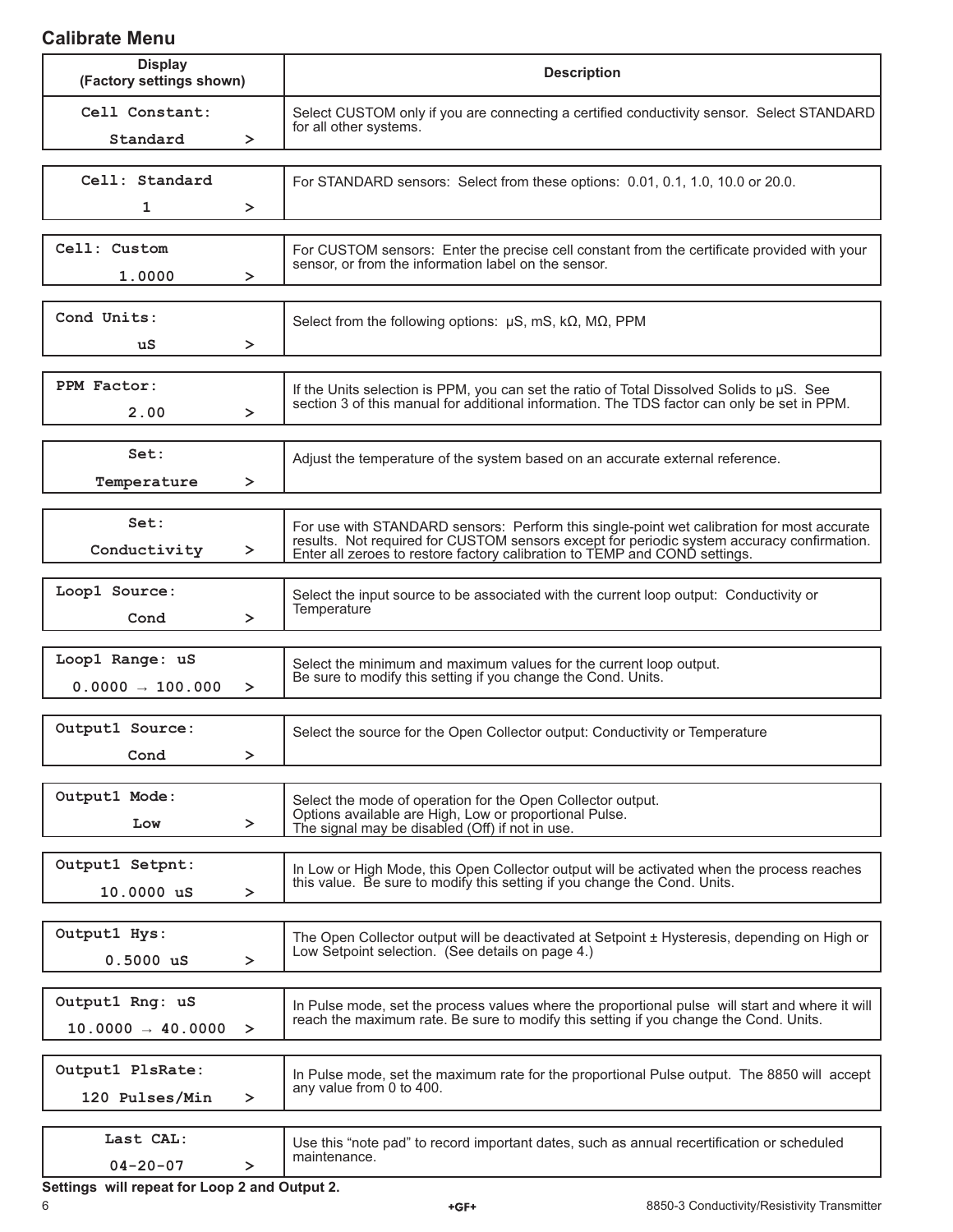## **Options Menu**

| <b>Display</b><br>(Factory settings shown)                      | <b>Description</b>                                                                                                                                                                                                                                                                    |  |
|-----------------------------------------------------------------|---------------------------------------------------------------------------------------------------------------------------------------------------------------------------------------------------------------------------------------------------------------------------------------|--|
| Contrast:<br>$\geq$<br>3                                        | Adjust the LCD contrast for best viewing. A setting of 1 is lower contrast, 5 is higher. In<br>general, select lower contrast if the display is in warmer ambient surroundings.                                                                                                       |  |
| Cond Decimal:<br>**** *<br>$\geq$                               | Set the decimal to the best resolution for your application. The display will automatically<br>scale down to this restriction. Select *****., *****, ***.** **.*** or *.****                                                                                                          |  |
| Averaging<br>Off<br>≻                                           | OFF provides the most instantaneous response to process changes. Select LOW (4 sec)<br>or HIGH (8 sec) averaging if your process experiences frequent or extreme fluctuations.                                                                                                        |  |
| Loop1 Adjust:<br>4.00 mA<br>≻<br>Loop1 Adjust:<br>20.00 mA<br>≻ | Adjust the minimum and maximum current output. The display value represents the<br>precise current output. Adjustment limits:<br>$\cdot$ 3.80 mA < 4.00 mA > 5.00 mA<br>$\cdot$ 19.00 mA < 20.00 mA > 21.00 mA<br>Use this setting to match the system output to any external device. |  |
| Temp Display:<br>$^{\circ}$ C<br>≻                              | Select °C or °F                                                                                                                                                                                                                                                                       |  |
| Temperature<br>2.00<br>$Comp \S:$<br>$\geq$                     | Set the percent change in Conductivity caused by a 1°C change in temperature. May be<br>from 0.00 to 10.00.                                                                                                                                                                           |  |
| Output1 Active:<br>Low<br>≻                                     | Active HIGH: This setting is used to turn a device (pump, valve) ON at the setpoint.<br>Active LOW: This setting is used to turn a device OFF at the setpoint.                                                                                                                        |  |
| Test Loop 1:<br>≻                                               | Press UP and DOWN keys to manually order any output current value from<br>3.8 mA to 21.00 mA to test the output loop.                                                                                                                                                                 |  |
| Test Output 1:<br>≻                                             | Press UP and DOWN keys to manually toggle the Open Collector output state.                                                                                                                                                                                                            |  |

**Settings will repeat for Loop 2 and Output 2.**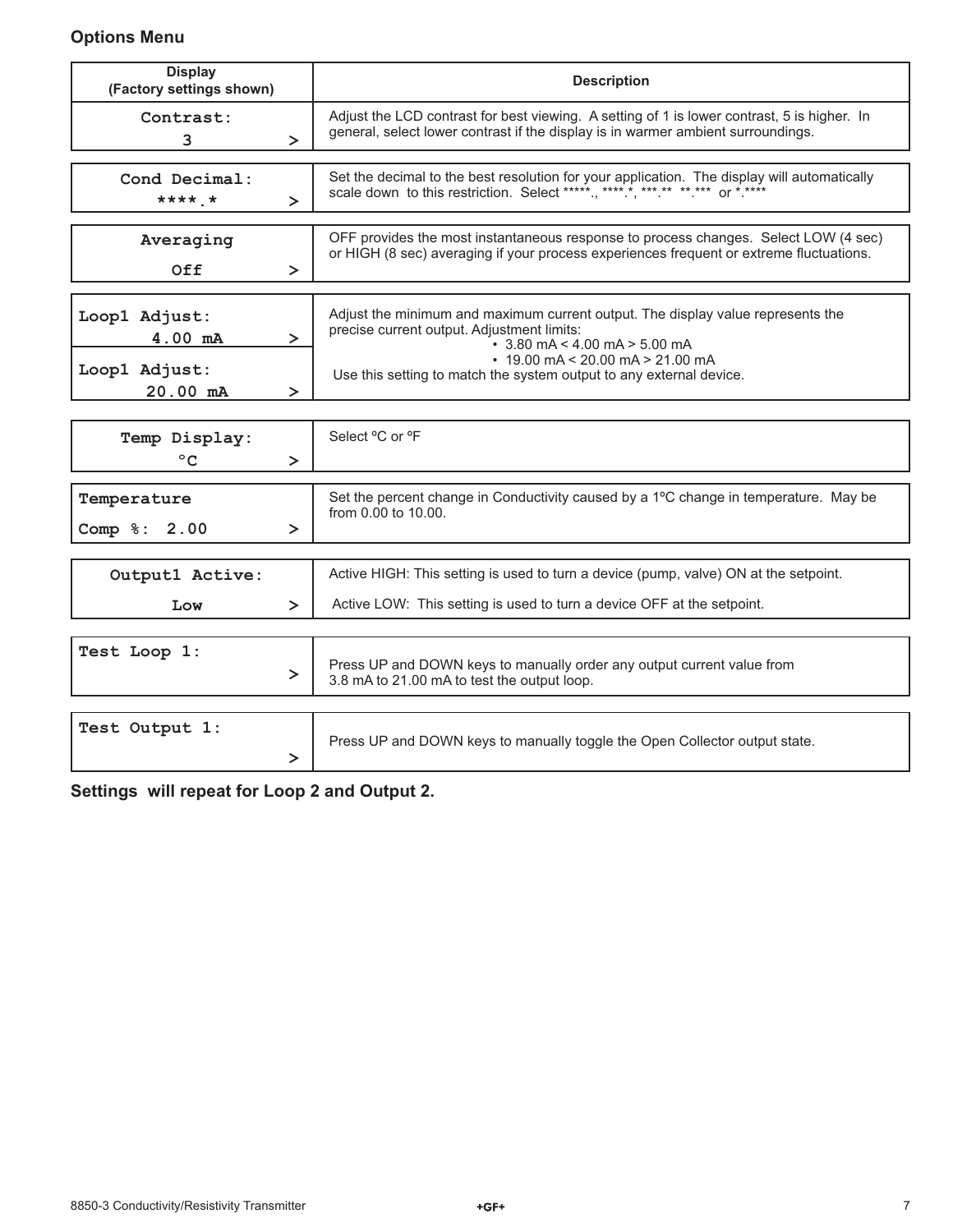### **Calibration Procedure**

This instrument has been electronically calibrated at the factory.

- Procedure A verifies the accuracy and linearity of the instrument by simulating temperature and conductivity values with precision  $(\pm 0.1\%)$  fixed resistors.
- Procedure B is a wet calibration. This procedure uses the sensor input and NIST traceable test solutions. When done correctly, this procedure offers the most accurate system calibration.

#### A) Accuracy Verification with Precision Resistors (Electronic Calibration):

#### **1. Simulate the Temperature**

The temperature input to the 8850 is a PT-1000 thermistor, where 1000 Ohms ( $\Omega$ ) is equal to 0°C and a change of 3.84  $\Omega$  equals a 1<sup>o</sup>C change. (1000 Ω = 0<sup>o</sup>C, 1003.84 Ω = 1.0<sup>o</sup>C, 1007.68 Ω = 2.0<sup>o</sup>C...................1096 Ω = 25<sup>o</sup>C)

- Connect a resistor (1000  $\Omega$  to 1096  $\Omega$  ) between "Temp IN" and "Iso. Gnd" terminals.
- Set Temp; Adjust the temperature to exact value based on the measured resistance. (see Editing Procedure, Calibrate menu).
- To verify the temperature linearity, connect a second resistor value to the terminals.
- If the instrument does not display the correct value, service is required. ( $\pm 0.5^{\circ}$ C)

#### **2. Simulate the Conductivity**

You may calculate the exact Resistance needed to simulate a specific conductivity value, or you may calculate the exact Conductivity based on a resistor value:

![](_page_7_Figure_13.jpeg)

#### **B) Wet Calibration with NIST Traceable Solutions:**

When using NIST traceable standards, review the temperature information provided with the test solution. Prevent contamination of the test solution. The sensor must be at the temperature specified on the test solution label.

- Remove the sensor from the system. Rinse the sensor in a small amount of test solution.
- Place the sensor into the test solution.
- Place a reference thermometer into the same solution.
- Allow sufficient time for the temperature to stabilize.
- Set Temp: Adjust the temperature value based on the reference thermometer. (see Editing Procedure.)
- Set Cond: Adjust the conductivity value based on the test solution value. (see Editing Procedure.)
- Verify the linearity by placing the sensor into a second test solution of a different value.
- If the instrument does not display the correct value (Temperature  $\pm$  0.5 °C, Conductivity  $\pm$  2% of reading), service is required.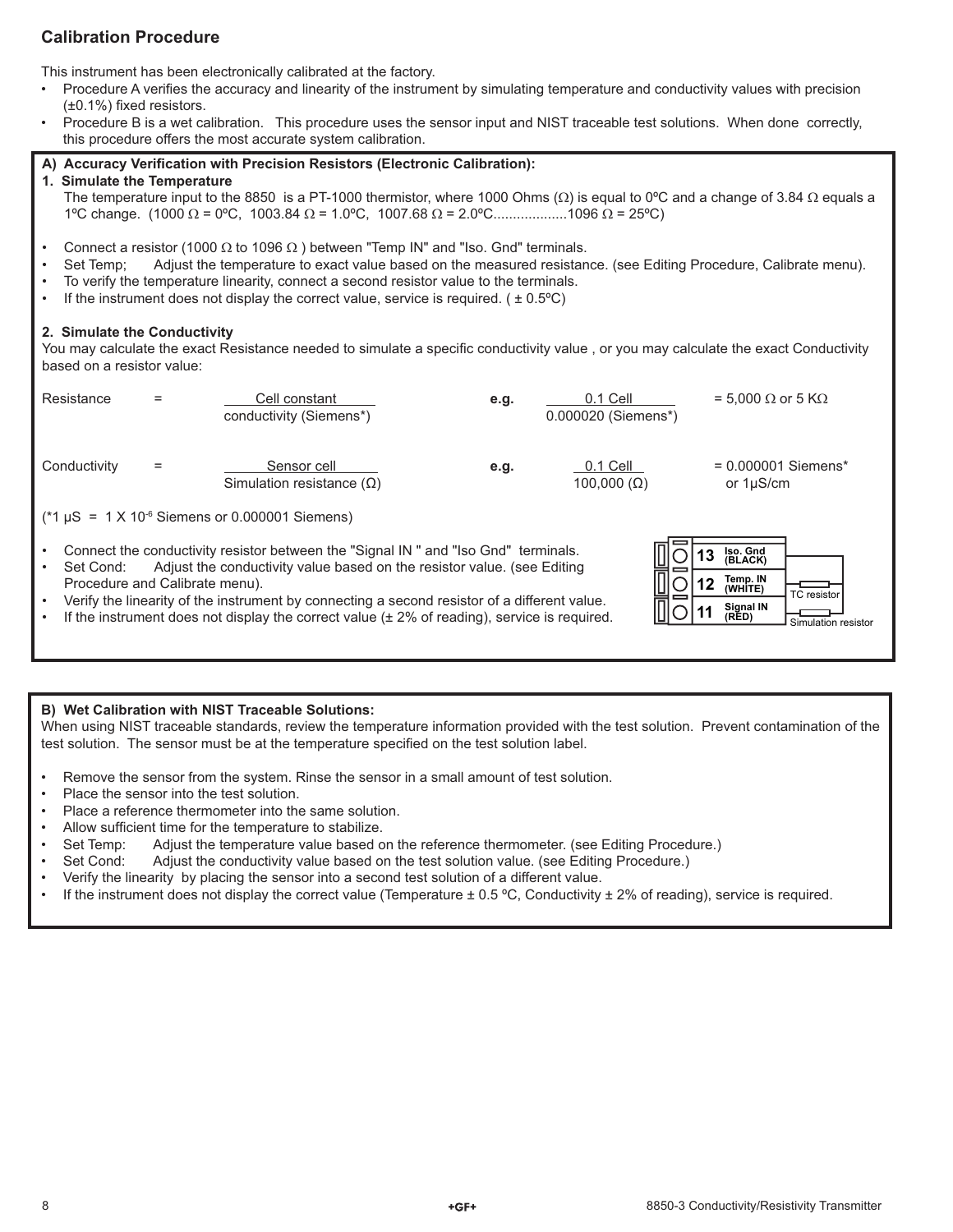#### **Temperature Coefficient**

Conductivity measurement is highly dependent on temperature. Temperature dependence is expressed as the relative change per °C, commonly known as percent/°C change from 25°C, or slope of the solution.

Slopes can vary significantly depending on process solution type. The factory default temperature compensation factor is 2.00%/°C. Process solutions may require adjustment for maximum accuracy. To determine the optimum temperature compensation factor for a process:

- **1.** Disable the 8850 temperature compensation % factor by entering 0.00.
- **2.** Heat the sample solution close to the maximum process temperature. Place sensor in the sample solution allowing several minutes for stabilization. Access the VIEW menu and record the displayed temperature and conductivity values in the spaces provided:

Displayed temperature: T1 = \_\_\_\_\_\_\_ °C Displayed conductivity: C1 = \_\_\_\_\_\_\_ µS

(Do not use this procedure for solutions from 0.055 µS to 0.1 µS (10 MΩ to 18 MΩ). An internal pure water curve is used for these ranges. The factory default setting of 2.00%/°C should be used.)

 **3.** Cool the sample solution close to the minimum process temperature. Place sensor in the sample solution allowing several minutes for stabilization. Record displayed temperature and conductivity values in the spaces provided:

Displayed temperature:  $T2 =$  \_\_\_\_\_\_\_\_\_ °C<br>Displayed conductivity:  $C2 =$  \_\_\_\_\_\_\_\_\_\_ µS Displayed conductivity:

(A 10% change in conductivity between steps 2 and 3 is recommended.)

 **4.** Substitute recorded readings (steps 2 and 3) into the following formula:

TC Slope = <u>\_\_\_\_\_\_\_\_\_ 100 x (C1 - C2)</u> (C2 x (T1 - 25)) - (C1 x (T2 - 25))

Example: A sample solution has a conductivity of 205  $\mu$ S @ 48°C. After cooling the solution, the conductivity was measured at 150 µS @ 23 °C. (C1 = 205, T1 = 48, C2 = 150, T2 = 23) The TC is calculated as follows:

TC Slope =  $\frac{100 \times (205 - 150)}{205 - 150}$  =  $\frac{5500}{20}$  = 1.42%/°C  $(150 \times (48 - 25)) - (205 \times (23 - 25))$  3860

#### **Parts Per Million (PPM) Factor**

This feature is only applicable when PPM display units are selected. The programmable PPM Factor is adjustable from 0.01 to 3.00 (factory default = 2.00).

Determine the best PPM Factor for a process solution by calculating the solution's conductivity  $(\mu S)$  and the percent of total dissolved solids (PPM).

| PPM Factor $=$ | Solution conductivity (µS/cm)<br>Total dissolved solids (PPM) |
|----------------|---------------------------------------------------------------|
| $TDS (PPM) =$  | Solution conductivity (µS/cm)<br><b>PPM Factor</b>            |
| Example:       | • Solution conductivity = 400 $\mu$ S/cm                      |
|                | $\cdot$ TDS = 200 PPM (mg/L)                                  |
| $PPM Factor =$ | $400 \mu S/cm = 2.00$<br>200 PPM                              |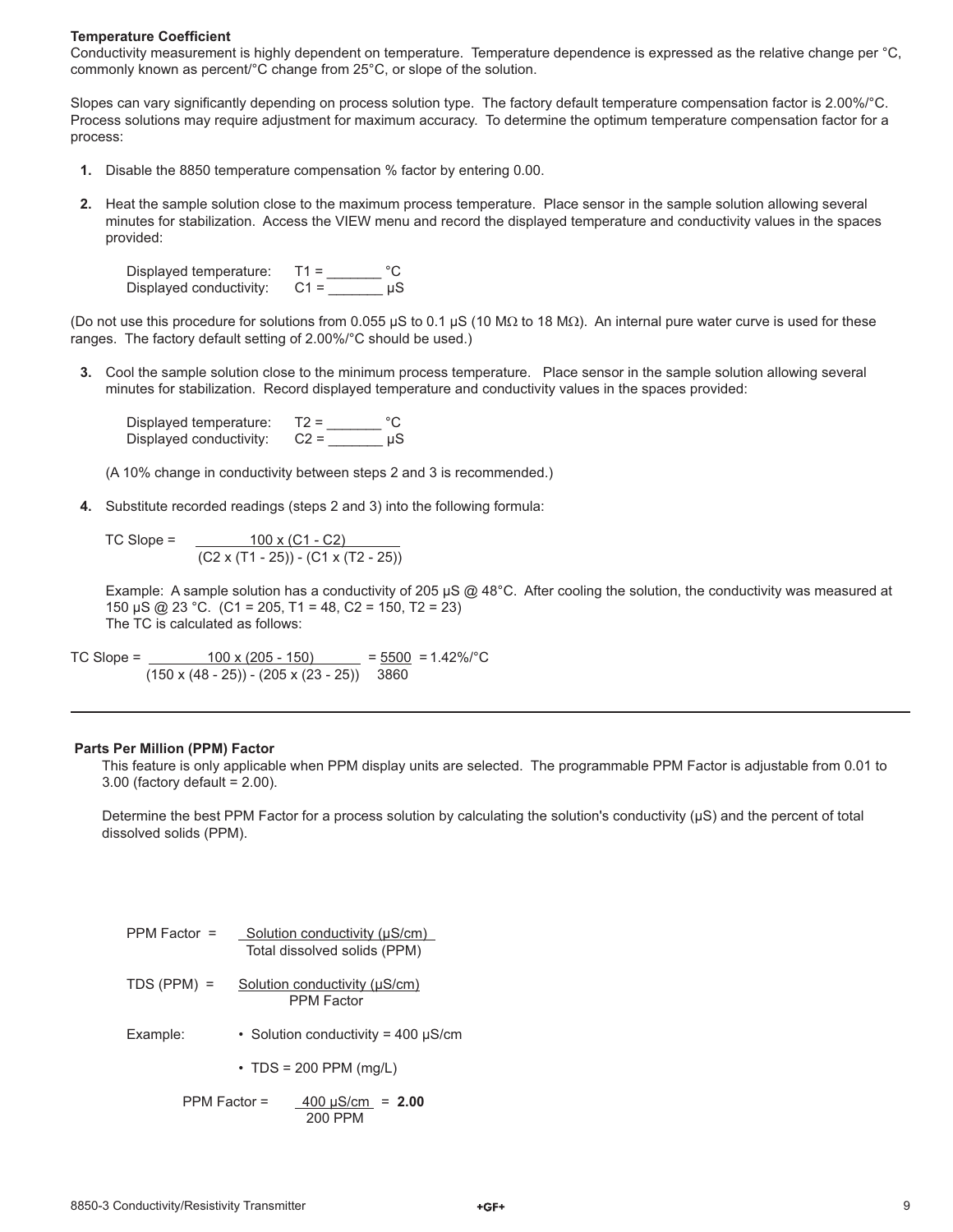## **Troubleshooting**

| <b>Display Condition</b>                                                                                         | <b>Possible Causes</b>                                                                                                                                                                   | <b>Suggested Solutions</b>                                                                                                                                  |
|------------------------------------------------------------------------------------------------------------------|------------------------------------------------------------------------------------------------------------------------------------------------------------------------------------------|-------------------------------------------------------------------------------------------------------------------------------------------------------------|
| $\sim$ 11                                                                                                        | Display is over range. This may be a<br>normal condition if your process operates<br>at/near the limits of the sensor range.<br>$k\Omega$ or M $\Omega$ units selected & sensor is open. | • Check sensor for correct range.<br>• Check Decimal setting in OPTIONS menu.<br>Check Calibrate menu settings for incompatible<br>SOURCE and RANGE values. |
| The PPM factor must be a value from 0.00 Set a PPM value less than 3.<br>Value Must be less<br>to 3.00<br>than 3 |                                                                                                                                                                                          |                                                                                                                                                             |
| Value must be greater than 0                                                                                     | Custom cell constant cannot be set to 0                                                                                                                                                  | Set cell constant to a value greater than 0                                                                                                                 |
| "Value must be<br>400 or less"                                                                                   | Pulse Rate cannot be greater than 400                                                                                                                                                    | Set a pulse rate value less than 400                                                                                                                        |
| Display erratic, shows "0" or<br>"------"<br>intermittently                                                      | Aux Power not connected                                                                                                                                                                  | Wire 8850 according to diagram (Section 3.1)                                                                                                                |
| "Too much Error<br><b>Check Sensor"</b>                                                                          | • Defective or dirty/coated sensor<br>• Wiring error<br>• Fluid conductivity too low<br>Defective temp element                                                                           | • Clean or replace sensor<br>• Check and correct wiring<br>• Replace sensor                                                                                 |

#### **Technical notes**

If a Current Loop is locked at 3.6 mA, the problem is related to the temperature circuit:

This occurs only if the 8850 detects a resistance from the temperature sensor that is less than 250Ω or greater than 2800Ω.

• Check the sensor wiring for open/short or poor connections on white (TEMP IN) and black (ISO GND)wires.

- The PT1000 temperature device in the sensor is defective.
- The transmitter is defective.

Auxiliary Power (terminals 1 and 2) must ALWAYS be connected for the 8850 to operate.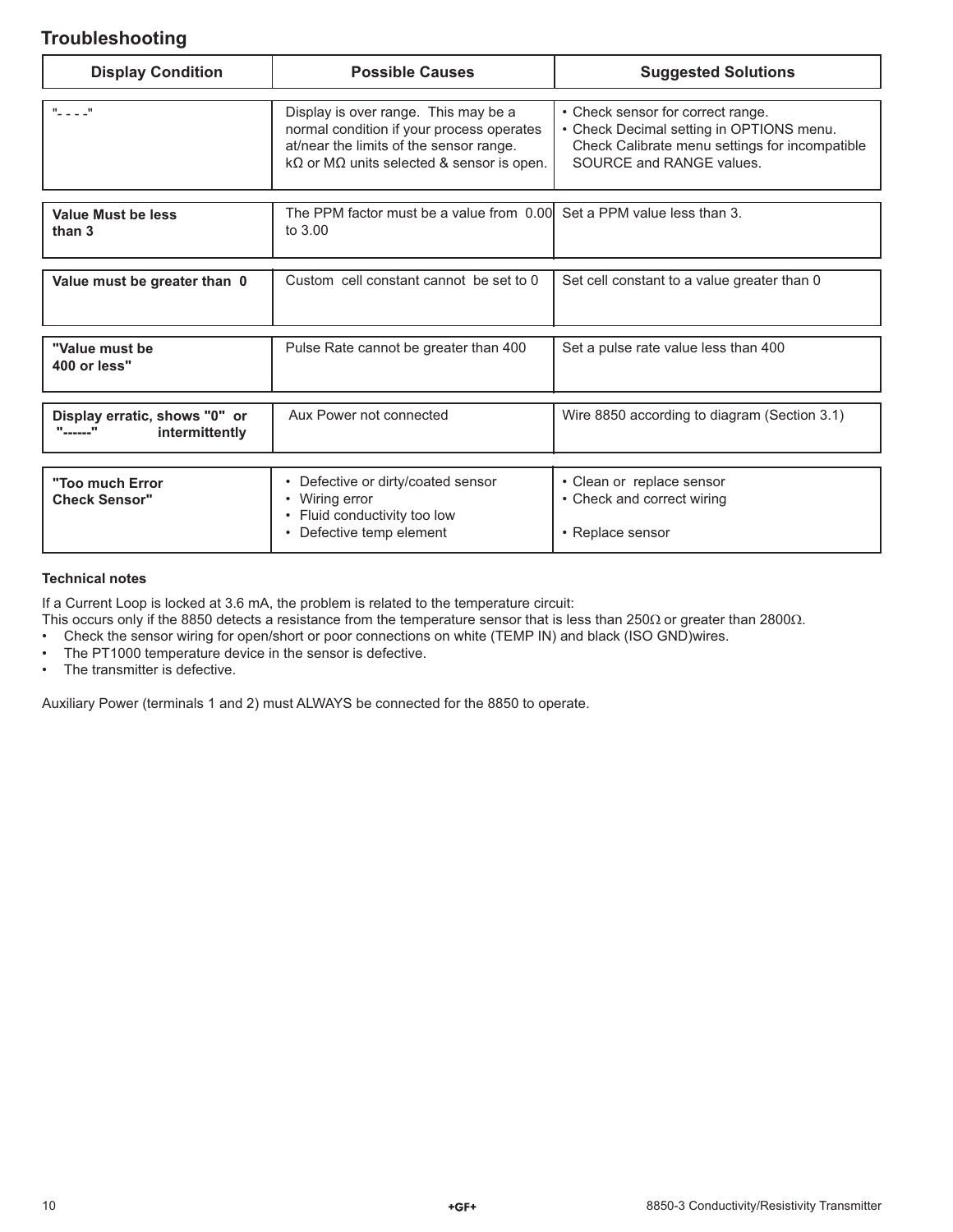Notes